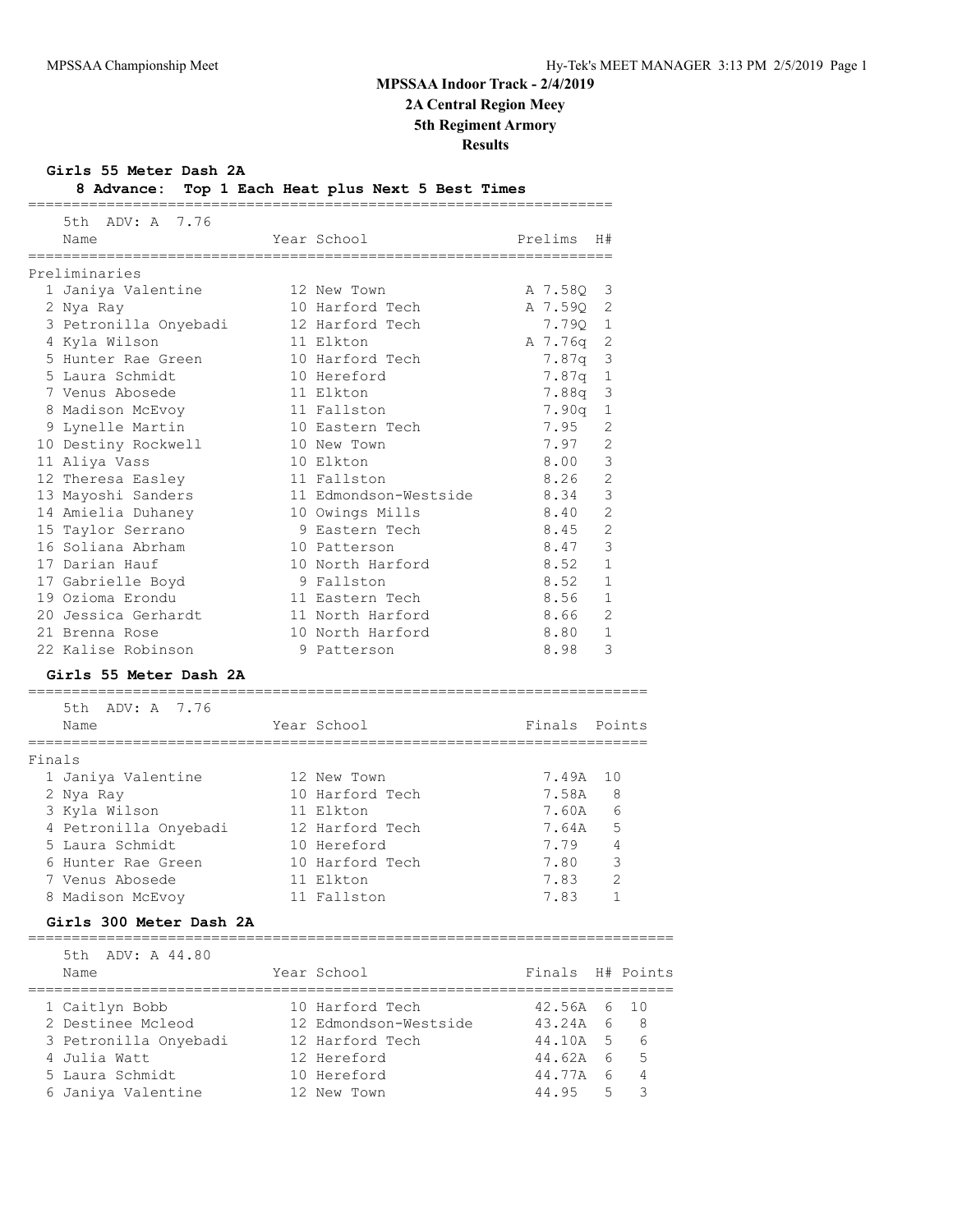**2A Central Region Meey**

### **5th Regiment Armory**

**Results**

### **....Girls 300 Meter Dash 2A**

| 7 Brianna Benton      | 9 New Town       | 45.50 | 5              | 2 |
|-----------------------|------------------|-------|----------------|---|
| 8 Trennedy Bivens     | 11 New Town      | 47.36 | 4              | 1 |
| 9 Kyla Wilson         | 11 Elkton        | 47.65 | 3              |   |
| 10 Lynelle Martin     | 10 Eastern Tech  | 48.00 | 4              |   |
| 11 Nana Okyere        | 10 Harford Tech  | 48.47 | 4              |   |
| 12 Jaya Taylor        | 12 Elkton        | 48.77 | 3              |   |
| 13 Marissa Shatzer    | 9 Fallston       | 49.44 | 3              |   |
| 14 Soliana Abrham     | 10 Patterson     | 49.48 | 2              |   |
| 15 Venus Abosede      | 11 Elkton        | 49.49 | 5              |   |
| 16 Emma Haqqerty      | 12 North East    | 49.54 | $\overline{2}$ |   |
| 17 Erin Blair         | 9 Hereford       | 49.83 | 3              |   |
| 18 Amielia Duhaney    | 10 Owings Mills  | 50.51 | $\mathbf{1}$   |   |
| 19 Kayla Thomas       | 9 Carver Vo-Tech | 51.44 | $\overline{2}$ |   |
| 20 Brenna Rose        | 10 North Harford | 52.33 | $\overline{2}$ |   |
| 21 Jessica Gerhardt   | 11 North Harford | 52.76 | $\mathbf{1}$   |   |
| 22 Angelina Battaglia | 10 North East    | 52.99 | 1              |   |
| 23 Lina Goetz         | 10 North Harford | 55.08 | $\mathbf{1}$   |   |

### **Girls 500 Meter Run 2A**

========================================================================== 5th ADV: A 1:25.07

| Name                                       | Year School<br>========================= | Finals H# Points |                |              |
|--------------------------------------------|------------------------------------------|------------------|----------------|--------------|
| 1 Caitlyn Bobb                             | 10 Harford Tech 1:19.39A                 |                  | 6              | 10           |
| 2 Destinee Mcleod                          | 12 Edmondson-Westside 1:19.52A 6         |                  |                | 8            |
| 3 Julia Watt                               | $1:24.11A$ 6<br>12 Hereford              |                  |                | 6            |
| 4 Jen Barranco                             | 12 Hereford                              | 1:24.98A         | 6              | 5            |
| 5 Samantha Peters                          | 11 Harford Tech 1:25.17                  |                  | 5              | 4            |
| 6 Katie Blair                              | 11 Hereford                              | $1:29.25$ 5      |                | 3            |
| 7 Ciana Williams                           | 10 Elkton                                | 1:33.25          | $\overline{4}$ | $\mathbf{2}$ |
| 8 Emma Haggerty                            | 12 North East                            | 1:33.26          | 3              | $\mathbf{1}$ |
| 9 Ideja Crenshaw                           | 10 New Town                              | 1:35.26          | 4              |              |
| 10 Zoe Lynch                               | 11 Fallston                              | 1:35.45          | 4              |              |
| 11 Tae Yell Mitchell                       | 12 New Town                              | 1:35.48          | 3              |              |
| 12 Megan Willats                           | 9 Fallston                               | 1:35.89          | 4              |              |
| 13 Gabrielle Riley 13 Fallston             |                                          | 1:37.91          | 3              |              |
| 14 Mackenzie Snyder                        | 12 North East                            | 1:37.95          | $\overline{2}$ |              |
| 15 Hailey Deares                           | 11 North Harford 1:43.30                 |                  | 3              |              |
| 16 Lina Goetz                              | 10 North Harford 1:44.89                 |                  | $\overline{2}$ |              |
| 17 Mahkia Burley                           | 9 Patterson                              | 1:45.34          | $\mathbf{1}$   |              |
| 18 Lotachukwu Di-ibor                      | 12 Eastern Tech 1:46.19                  |                  | 1              |              |
| 19 Rachel Beardsley 3 Harford Tech 1:48.39 |                                          |                  | $\overline{2}$ |              |
| 20 Karina-Anna Khomishak                   | 11 Owings Mills 1:51.72                  |                  | $\overline{2}$ |              |
| 21 Teonna Johnson                          | 9 Patterson                              | 1:59.75          | $\mathbf{1}$   |              |

#### **Girls 800 Meter Run 2A**

| 5th ADV: A 2:33.73 |                 |                  |                |
|--------------------|-----------------|------------------|----------------|
| Name               | Year School     | Finals H# Points |                |
| 1 Kennedy Mendoza  | 9 Fallston      | $2:27.82A$ 3 10  |                |
| 2 Emily Konkus     | 12 Hereford     | $2:28.54A$ 3     | - 8            |
| 3 Jen Barranco     | 12 Hereford     | 2:29.94A 3       |                |
| 4 Morgan Dean      | 12 Harford Tech | $2:34.64$ 3      | $\overline{5}$ |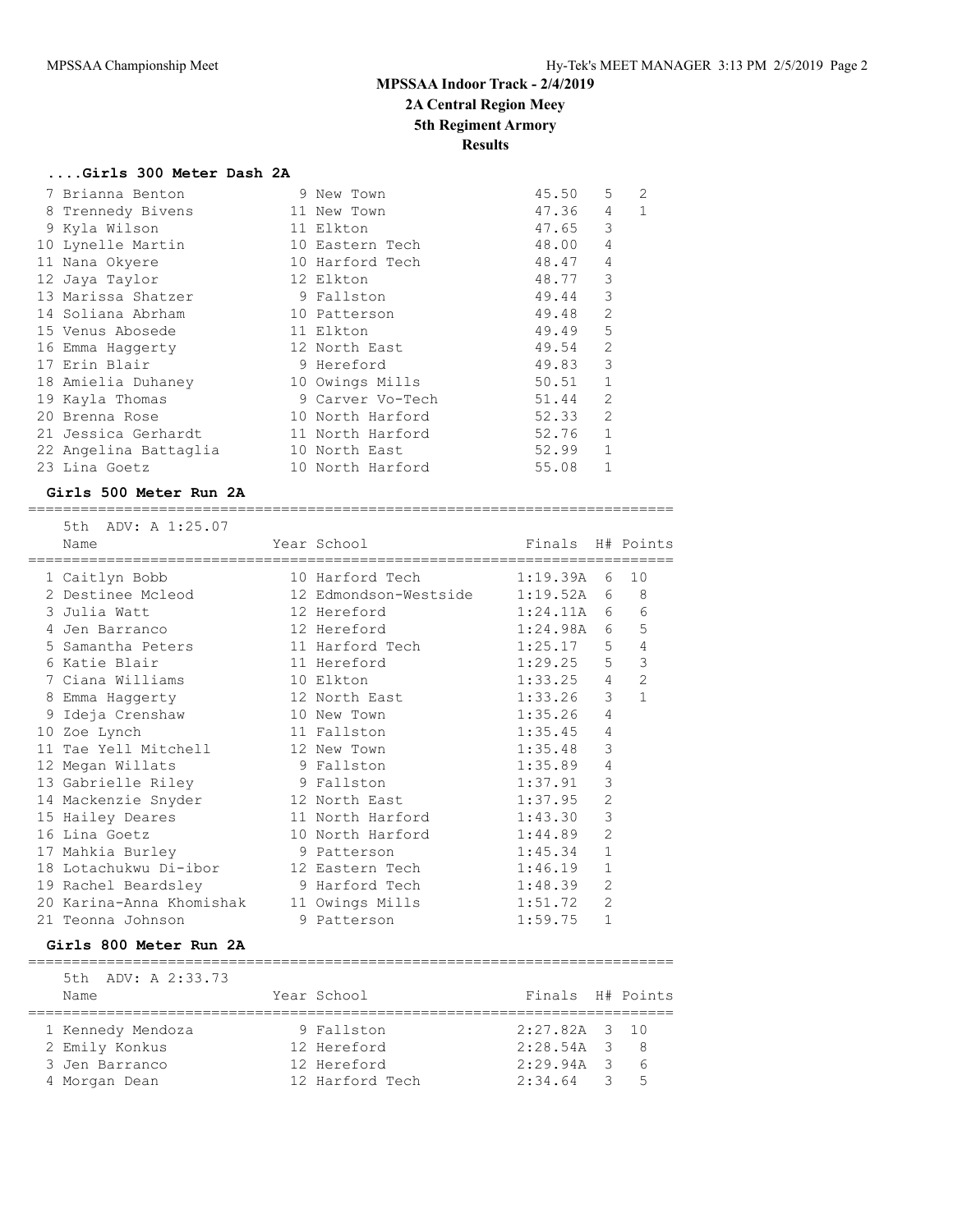**2A Central Region Meey**

### **5th Regiment Armory**

**Results**

### **....Girls 800 Meter Run 2A**

| 5 Kelsey Fowler     | 10 Hereford     | 2:38.41 | 3              | 4              |
|---------------------|-----------------|---------|----------------|----------------|
| 6 Morgan Kornke     | 10 Fallston     | 2:39.17 | 3              | 3              |
| 7 Laura Velez-Sequi | 10 Harford Tech | 2:39.24 | 3              | $\mathfrak{D}$ |
| 8 Stephanie Taylor  | 11 Harford Tech | 2:44.13 | 3              | $\mathbf{1}$   |
| 9 Reese Kropp       | 9 Eastern Tech  | 2:50.80 | 2              |                |
| 10 Carley Spaeth    | 10 Elkton       | 2:51.32 | 2              |                |
| 11 Brooke Ayers     | 10 North East   | 2:59.11 | 2              |                |
| 12 Jessica Stevens  | 10 Fallston     | 3:02.93 | $\overline{2}$ |                |
| 13 Mackenzie Snyder | 12 North East   | 3:07.60 | $\overline{2}$ |                |
| 14 Katie Stevenson  | 12 Eastern Tech | 3:14.74 | $\mathbf{1}$   |                |
| 15 Jaylah Benjamin  | 10 Elkton       | 3:25.02 | 2              |                |
| 16 Anayah Saunders  | 9 Elkton        | 3:25.04 | $\mathbf{1}$   |                |
| 17 Jillian Krinsky  | 11 Owings Mills | 3:40.36 | $\mathbf{1}$   |                |
| 18 Lashawn Thomas   | 9 Patterson     | 3:43.78 | $\mathbf{1}$   |                |
| 19 Ester Mumbala    | 9 Patterson     | 3:44.59 | $\mathbf{1}$   |                |
| 20 Faith Eminue     | 11 Owings Mills | 3:46.02 | $\mathbf{1}$   |                |
| 21 Jessika Hier     | 9 Owings Mills  | 4:11.81 |                |                |
|                     |                 |         |                |                |

### **Girls 1600 Meter Run 2A**

==========================================================================

| 5th ADV: A 5:44.39<br>Name             | Year School                       | Finals H# Points |                |                  |
|----------------------------------------|-----------------------------------|------------------|----------------|------------------|
| =================<br>1 Kennedy Mendoza | ;==================<br>9 Fallston | 5:25.79A 2 10    |                |                  |
| 2 Lily Robertson                       | 12 Hereford                       | $5:25.86A$ 2 8   |                |                  |
| 3 Emily Konkus                         | 12 Hereford                       | $5:30.60A$ 2     |                | 6                |
| 4 Olivia Holbrook                      | 12 Hereford                       | 5:53.42          |                | 5<br>$2^{\circ}$ |
| 5 Kayla Olmstead                       | 10 Harford Tech                   | $5:57.32$ 2      |                | $\overline{4}$   |
| 6 Laurel Brown                         | 10 North Harford 6:03.15 2        |                  |                | 3                |
| 7 Carley Spaeth                        | 10 Elkton                         | 6:03.42 2        |                | $\overline{2}$   |
| 8 Alyssa Santoro                       | 12 North Harford                  | 6:07.94          | 2              | $\mathbf{1}$     |
| 9 Reese Kropp                          | 9 Eastern Tech                    | 6:22.52          | $\mathbf{1}$   |                  |
| 10 Brooke Ayers                        | 10 North East                     | 6:26.21          | $\overline{2}$ |                  |
| 11 Gabrielle Donlick                   | 9 Harford Tech                    | 6:44.19          | $\overline{2}$ |                  |
| 12 Ava Brown                           | 9 Fallston                        | 6:52.43          | $\mathbf{1}$   |                  |
| 13 Katie Stevenson                     | 12 Eastern Tech                   | 7:12.19          | $\mathbf{1}$   |                  |
| 14 Karina-Anna Khomishak               | 11 Owings Mills                   | 7:16.54          | $\mathbf{1}$   |                  |
| 15 Lashawn Thomas                      | 9 Patterson                       | 7:33.02          | $\mathbf{1}$   |                  |
| 16 Jillian Krinsky                     | 11 Owings Mills                   | 7:34.15          | $\mathbf{1}$   |                  |
| 17 Jade Recio                          | 10 Patterson                      | 9:08.16          | 1              |                  |
| -- Faith Eminue                        | 11 Owings Mills                   | DNF              | 1              |                  |
| -- Madison Partridge                   | 9 Harford Tech                    | DNF              | $\overline{2}$ |                  |

### **Girls 3200 Meter Run 2A**

======================================================================= 5th ADV: A 12:24.23 Name Year School Finals Points ======================================================================= 1 Lily Robertson 12 Hereford 12:13.23A 10 2 Caroline Benda 10 Hereford 12:19.94A 8 3 Tara Orzech 11 Harford Tech 13:16.66 6 4 Mary Ellen Revitte 10 Hereford 13:41.68 5 5 Esther Greenblatt 10 Elkton 13:42.91 4 6 Lily Miller 9 Elkton 13:44.03 3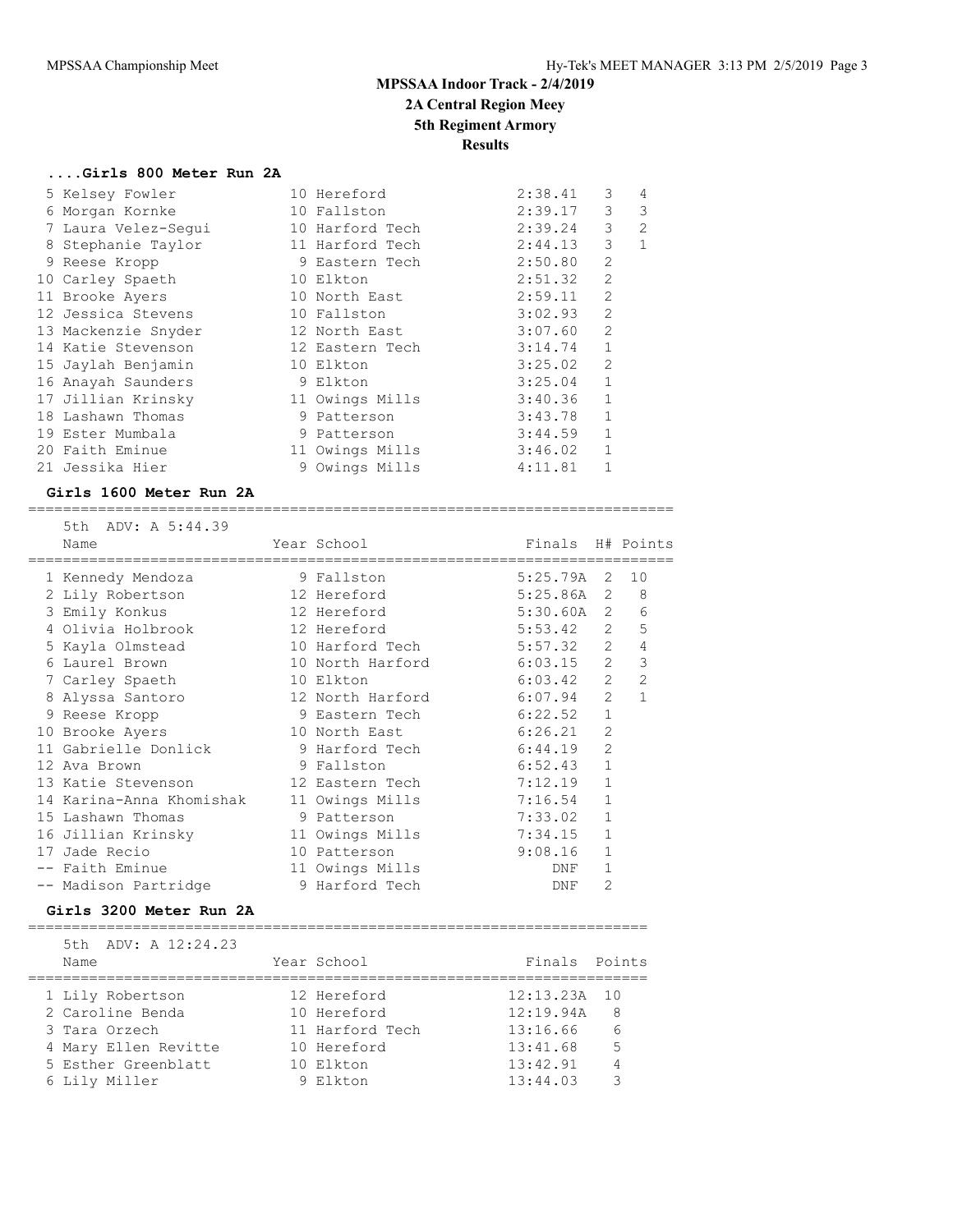**2A Central Region Meey**

### **5th Regiment Armory**

**Results**

### **....Girls 3200 Meter Run 2A**

| 7 Catalina Herrera | 9 Harford Tech  | 13:54.77 | $\overline{2}$ |
|--------------------|-----------------|----------|----------------|
| 8 Stacie Lally     | 11 Fallston     | 14:23.35 | 1              |
| 9 Kelly Schramm    | 10 Harford Tech | 15:25.61 |                |

#### **Girls 55 Meter Hurdles 2A**

### **8 Advance: Top 1 Each Heat plus Next 6 Best Times**

===================================================================

| 5th ADV: A 9.89     |                  |           |                            |
|---------------------|------------------|-----------|----------------------------|
| Name                | Year School      | Prelims   | H#                         |
|                     |                  |           |                            |
| Preliminaries       |                  |           |                            |
| 1 Chelsea Umezurike | 12 Eastern Tech  | A 9.220   | $\overline{\phantom{0}}^2$ |
| 2 Lyric Kelley      | 11 Harford Tech  | A 9.520   | - 1                        |
| 3 Laura Velez-Sequi | 10 Harford Tech  | $9.93q$ 2 |                            |
| 4 Erin Haviland     | 11 Harford Tech  | 10.15q    | $\overline{1}$             |
| 5 Emma Fox          | 11 Hereford      | 10.45q    | - 1                        |
| 6 Lizzie Lopez      | 9 Hereford       | 10.52q    | 1                          |
| 7 Jillian Ostrowske | 10 North Harford | 10.70q    | -2                         |
| 8 Anna Lime         | 12 Hereford      | 10.72q    | $\mathbf{1}$               |
| 9 Hannah Burgess    | 10 North Harford | 10.83     | $\mathcal{L}$              |
| 10 Brenna Barrett   | 9 Fallston       | 11.34     |                            |
| 11 Hailey Deares    | 11 North Harford | 12.23     | $\overline{2}$             |
| 12 Madison Dow      | 9 Fallston       | 12.34     | $\overline{2}$             |
| 13 Natalie Webster  | 10 Fallston      | 12.47     |                            |

### **Girls 55 Meter Hurdles 2A**

#### =======================================================================

|        | 5th ADV: A 9.89<br>Name | Year School      | Finals Points |                |
|--------|-------------------------|------------------|---------------|----------------|
| Finals |                         |                  |               |                |
|        | 1 Chelsea Umezurike     | 12 Eastern Tech  | 8.93A         | 10             |
|        | 2 Laura Velez-Sequi     | 10 Harford Tech  | 9.59A         | 8              |
|        | 3 Erin Haviland         | 11 Harford Tech  | 9.84A         | 6              |
|        | Emma Fox                | 11 Hereford      | 10.41         | 5              |
|        | 5 Lizzie Lopez          | 9 Hereford       | 10.50         | 4              |
|        | 6 Anna Lime             | 12 Hereford      | 10.70         | 3              |
|        | 7 Jillian Ostrowske     | 10 North Harford | 11.56         | $\overline{2}$ |
|        | 8 Lyric Kelley          | 11 Harford Tech  | 14.13         |                |

### **Girls 4x200 Meter Relay 2A**

| 5th ADV: A 1:55.84<br>School | Finals H# Points           |            |
|------------------------------|----------------------------|------------|
| 1 Harford Tech               | $1:51.28A$ 3 10            |            |
| 1) Caitlyn Bobb 10           | 2) Petronilla Onyebadi 12  |            |
| 3) Nya Ray 10                | 4) Hunter Rae Green 10     |            |
| 2 Hereford                   | $1:52.91A \quad 3 \quad 8$ |            |
| 1) Laura Schmidt 10          | 2) Isabel Watt 10          |            |
| 3) Lily Gaffney 11           | 4) Julia Watt 12           |            |
| 3 New Town                   | $1:54.09A$ 3               | $\epsilon$ |
| 1) Trennedy Bivens 11        | 2) Shelia Roberts 10       |            |
| Brianna Benton 9<br>3)       | - Janiya Valentine 12      |            |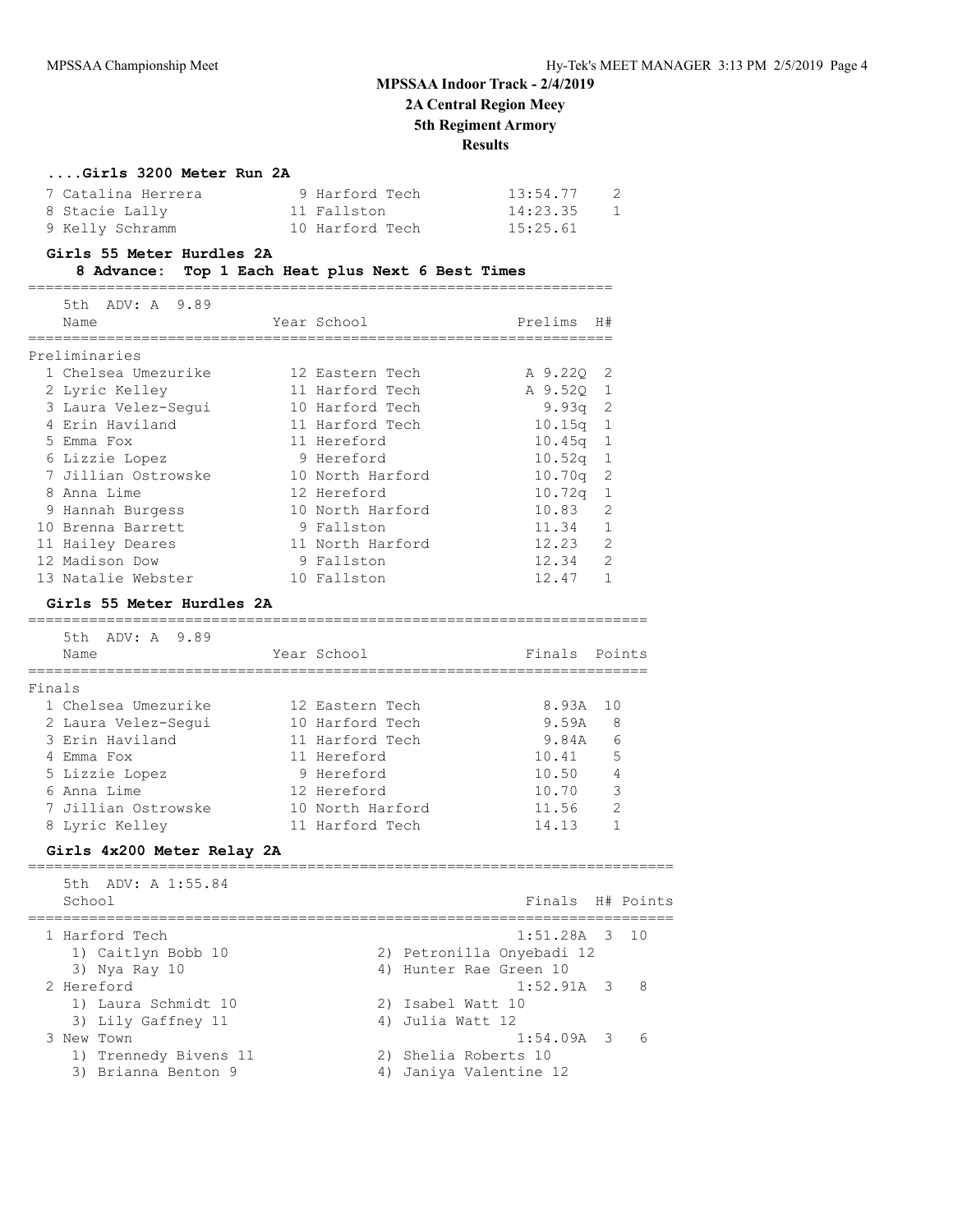**2A Central Region Meey**

### **5th Regiment Armory**

#### **Results**

### **....Girls 4x200 Meter Relay 2A**

| 4 Eastern Tech              | 1:59.32                 | $\overline{2}$ | - 5            |
|-----------------------------|-------------------------|----------------|----------------|
| 1) Lynelle Martin 10        | 2) Taylor Serrano 9     |                |                |
| 3) Ozioma Erondu 11         | 4) Chelsea Umezurike 12 |                |                |
| 5 Elkton                    | 1:59.42                 | 3              | $\overline{4}$ |
| 1) Kyla Wilson 11           | 2) Venus Abosede 11     |                |                |
| 3) Aliya Vass 10            | 4) Kaylah Coley 10      |                |                |
| 6 Fallston                  | 2:02.16                 | $\mathbf{1}$   | 3              |
| 1) Madison McEvoy 11        | 2) Evelyn Madsen 9      |                |                |
| 3) Theresa Easley 11        | 4) Emma Marange 9       |                |                |
| 7 North Harford             | 2:09.48                 | 2              | 2              |
| 1) Hannah Burgess 10        | 2) Jessica Gerhardt 11  |                |                |
| 3) Jillian Ostrowske 10     | 4) Brenna Rose 10       |                |                |
| 8 Patterson                 | 2:11.61                 | 2              | $\mathbf{1}$   |
| 1) Kaniya Wright 9          | 2) Soliana Abrham 10    |                |                |
| 3) Keasia Brice 10          | 4) Mahkia Burley 9      |                |                |
| 9 Owings Mills              | 2:19.89                 | $\mathbf{1}$   |                |
| 1) Karina-Anna Khomishak 11 | 2) Kazuvire Kandjii 11  |                |                |
| 3) Nyliah Hill 9            | 4) Amielia Duhaney 10   |                |                |
| 10 North East               | $2:30.57$ 1             |                |                |
| 1) Angelina Battaglia 10    | 2) Skye Ragan 9         |                |                |
| 3) Zoe Shelby 10            | 4) Jourdan Murray 10    |                |                |
|                             |                         |                |                |

#### **Girls 4x400 Meter Relay 2A**

 5th ADV: A 4:28.77 School **Finals H**# Points ========================================================================== 1 Hereford 4:20.42A 3 10 1) Laura Schmidt 10 2) Katie Blair 11 3) Lily Gaffney 11 4) Isabel Watt 10 2 Harford Tech 4:20.53A 3 8 1) Beyonce Kelly 12 2) Samantha Peters 11 3) Nana Okyere 10 4) Caitlyn Bobb 10 3 Elkton 4:41.38 3 6 1) Jaya Taylor 12 2) Venus Abosede 11 3) Ciana Williams 10 4) Dinisha Preddie 11 4 New Town 4:49.67 2 5 1) Janiya Valentine 12 2) Ideja Crenshaw 10 3) Tae Yell Mitchell 12 4) Brianna Benton 9 5 Fallston 5:05.60 2 4 1) Avery Skeels 12 2) Marissa Shatzer 9 3) Corinne Dunton 10 (4) Aurora Clough 10 6 North East 5:06.81 1 3 1) Emma Haggerty 12 2) Angelina Battaglia 10 3) Brooke Ayers 10 4) Mackenzie Snyder 12 7 North Harford 5:16.12 2 2 1) Hailey Deares 11 2) Natalie Jacobs 12 3) Alyssa Santoro 12 (4) Aliyah Gomez 10 8 Patterson 5:30.82 1 1 1) Zanae Ingle 9 2) Kaniya Wright 9

==========================================================================

3) Keasia Brice 10 (4) 4 4 Andram 10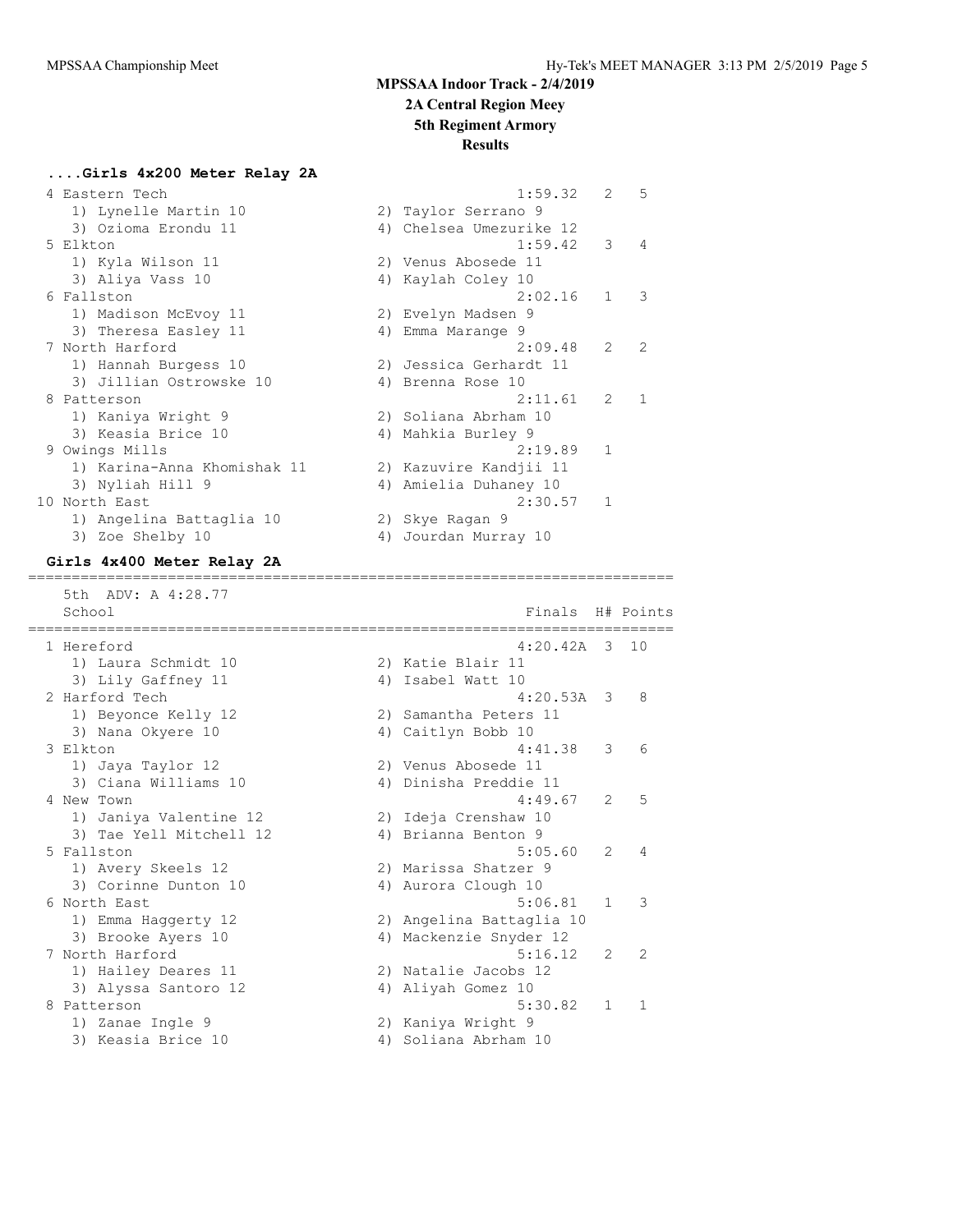**2A Central Region Meey**

# **5th Regiment Armory**

**Results**

#### **Girls 4x800 Meter Relay 2A** =======================================================================

 5th ADV: A 10:31.47 School **Finals** Points ======================================================================= 1 Hereford 10:29.47A 10 1) Lizzie Lopez 9 2) Shannon Francis 11 3) Katie Blair 11 1 4) Kelsey Fowler 10 2 Harford Tech 11:20.20 8 1) Morgan Dean 12 2) Kayla Olmstead 10 3) Madison Partridge 9 4) Stephanie Taylor 11 3 North Harford 11:26.89 6 1) Natalie Jacobs 12 2) Lina Goetz 10 3) Alyssa Santoro 12 (4) Laurel Brown 10 4 Elkton 5 and 5 and 5 and 5 and 5 and 5 and 5 and 5 and 5 and 5 and 5 and 5 and 5 and 5 and 5 and 5 and 5 and 5 and 5 and 5 and 5 and 5 and 5 and 5 and 5 and 5 and 5 and 5 and 5 and 5 and 5 and 5 and 5 and 5 and 5 and 5 a 1) Carley Spaeth 10 2) Jaylah Benjamin 10 3) Ciana Williams 10  $\hskip1cm$  4) Lily Miller 9 5 Patterson 14:40.13 4 1) Lashawn Thomas 9 2) Mahkia Burley 9 3) Leila Idiaquez 9  $\hskip1cm$  4) Zanae Ingle 9

=======================================================================

### **Girls High Jump 2A**

| 5th ADV: A 4-08<br>Name                                                                    | Year School      | Finals Points       |
|--------------------------------------------------------------------------------------------|------------------|---------------------|
| 1 Beyonce Kelly 12 Harford Tech<br>$4-04$ $4-06$ $4-08$ $4-10$ $5-00$ $5-02$ $5-04$ $5-06$ |                  | $5-04.00A$ 10       |
| P<br>POOOOOOXXX<br>2 Lyric Kelley<br>$4-04$ $4-06$ $4-08$ $4-10$                           | 11 Harford Tech  | 4-08.00A<br>8       |
| $0\qquad 0\qquad 0$ XX<br>3 Hunter Rae Green<br>$4-04$ $4-06$ $4-08$ $4-10$                | 10 Harford Tech  | 4-08.00A<br>6       |
| O XXO XO XXX<br>4 Lizzie Lopez<br>$4-04$ $4-06$ $4-08$ $4-10$                              | 9 Hereford       | $4 - 08.00A$<br>5   |
| $\bigcap$<br>O XXO XXX<br>5 Isabel Watt<br>$4 - 04$ $4 - 06$ $4 - 08$                      | 10 Hereford      | 3.50<br>$4 - 06.00$ |
| $O$ $O$ XXX<br>5 Laurel Brown<br>$4 - 04$ $4 - 06$ $4 - 08$                                | 10 North Harford | 3.50<br>$4 - 06.00$ |
| P O XXX<br>7 Sarah Dickerson<br>$4 - 04$ $4 - 06$ $4 - 08$                                 | 11 Hereford      | $4 - 06.00$<br>2    |
| O XO XXX<br>-- Hannah Burgess<br>$4 - 04$                                                  | 10 North Harford | NH                  |
| XXX<br>-- Aurora Clough<br>$4 - 04$<br>XXX                                                 | 10 Fallston      | NH                  |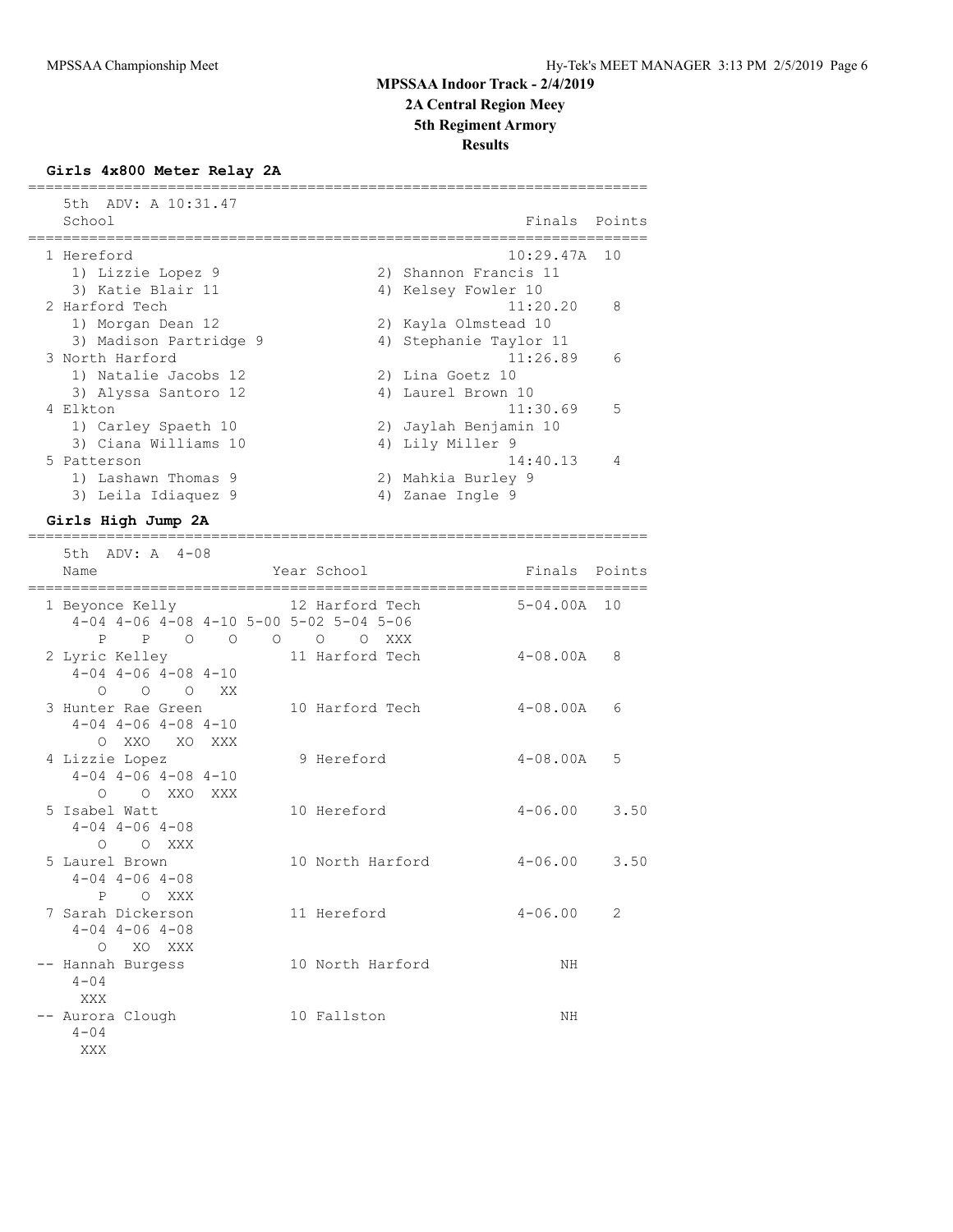**2A Central Region Meey**

#### **5th Regiment Armory**

**Results**

#### **Girls Pole Vault 2A**

 5th ADV: A 7-10 Name **The Year School** Team Points Points ======================================================================= 1 Vita Shats 10 Hereford 10-01.00A 10 jump off - 10-1 6-10 7-04 7-10 8-04 8-10 9-04 9-10 10-04 P P P P P O O XXX 2 Courtney Butz 11 Hereford 9-10.00A 8 6-10 7-04 7-10 8-04 8-10 9-04 9-10 10-04 P P P P O O O XXX 3 Niya Khanjar 12 North East 9-10.00A 6 6-10 7-04 7-10 8-04 8-10 9-04 9-10 10-04 P P P O P XXO XO XXX 4 Elizabeth Schriver 10 Hereford 8-10.00A 5 6-10 7-04 7-10 8-04 8-10 9-04 P P O XO O XXX 5 Darian Hauf 10 North Harford 7-04.00 4 6-10 7-04 7-10 XXO O XXX 6 Vanessa Lane 12 North Harford 6-10.00 2.50  $6-10$   $7-04$  XO XXX 6 Sydney Armstrong 10 Fallston 6-10.00 2.50 6-10 7-04 XO XXX -- Jillian Krinsky 11 Owings Mills NH 6-10 XXX -- Dyani Williams 12 Harford Tech NH  $6 - 10$  X -- Aliyah Gomez 10 North Harford NH 6-10 XXX **Girls Shot Put 2A**

=======================================================================

#### =======================================================================

| 5th ADV: A 31-04                                                                        |                 |                |
|-----------------------------------------------------------------------------------------|-----------------|----------------|
| Year School<br>Name                                                                     | Finals Points   |                |
| 11 Elkton<br>1 Asia Travers<br>FOUL 29-11 30-04.50 FOUL 29-01.50 29-03                  | $30 - 04.50$ 10 |                |
| 2 Gabriella Gatto<br>11 Hereford<br>24-07 25-08 FOUL 27-10 26-01 26-04.50               | $27 - 10.00$ 8  |                |
| 3 Sophia Parker 10 Hereford<br>26-11 27-04 26-03 26-05 26-03 25-11                      | $27 - 04.00$    | 6              |
| 4 Faith Trotto<br>11 Elkton<br>$24-09.50$ $24-11.50$ $25-01$ $25-00.50$ $24-09$ $23-10$ | $25 - 01.00$    | $5^{\circ}$    |
| 5 Kazuvire Kandjii 11 Owings Mills 24-02.00<br>23-08 23-10 23-06.50 3-11 24-02 24-01    |                 | $\overline{4}$ |
| 12 Fallston<br>6 Rachel Solak<br>24-01 23-03.50 FOUL 23-05.50 23-05 FOUL                | $24 - 01.00$    | 3              |
| 12 Fallston<br>7 Avery Skeels<br>19-03 20-10.50 23-01.50 21-03 24-00 23-06              | $24 - 00.00$    | 2              |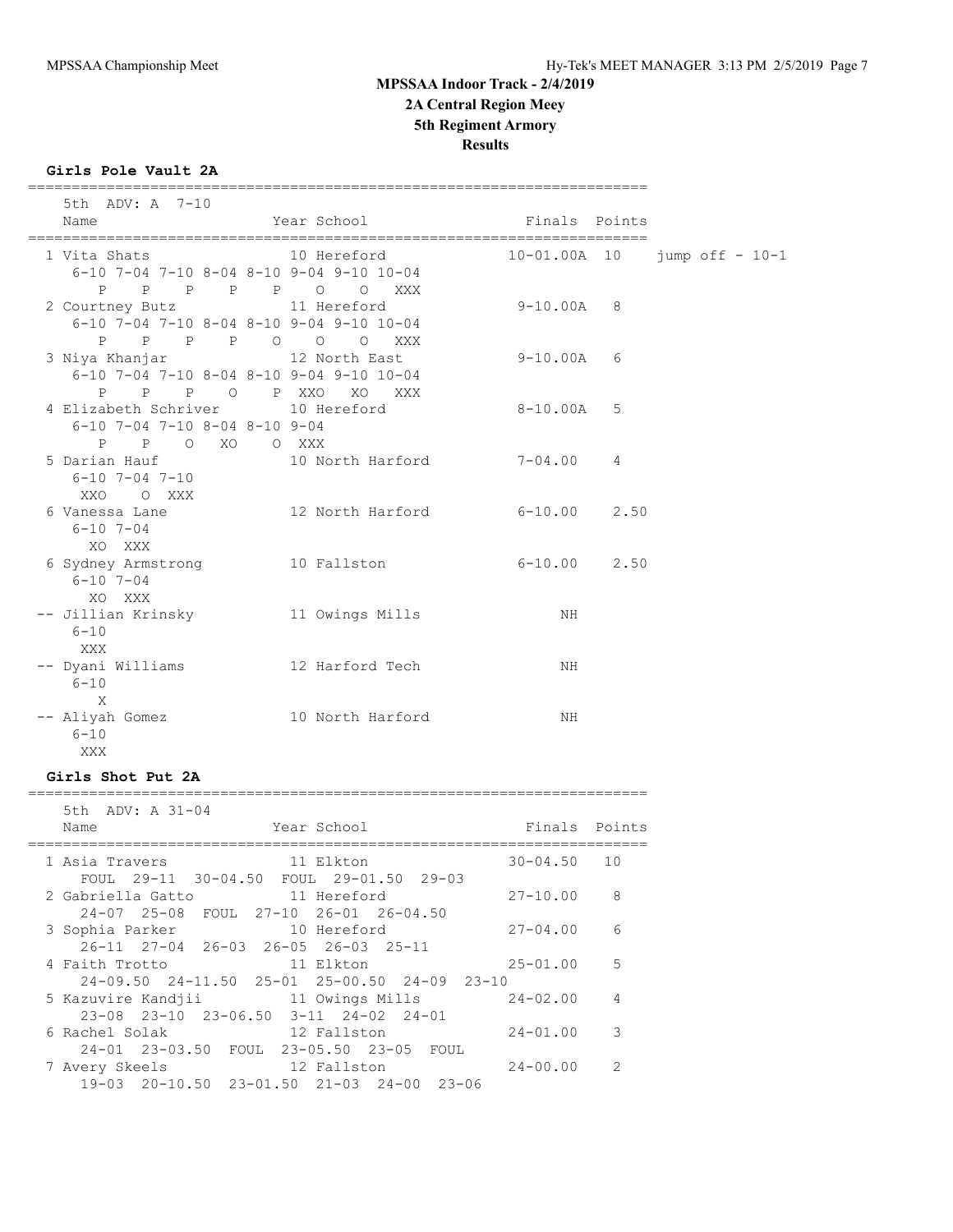# **MPSSAA Indoor Track - 2/4/2019 2A Central Region Meey 5th Regiment Armory**

### **Results**

# **....Girls Shot Put 2A**

|  | 8 Kendall Pfeifer 12 Eastern Tech 23-11.00 1                                            |                   |  |
|--|-----------------------------------------------------------------------------------------|-------------------|--|
|  | 23-05 FOUL 23-02.50 23-11 23-05 22-05.50                                                |                   |  |
|  | 9 Lakyah Young 11 Harford Tech 23-10.00<br>22-10 21-07.50 23-02 23-06.50 23-10 23-09.50 |                   |  |
|  |                                                                                         |                   |  |
|  | 10 Hope Barber 9 Hereford 22-11.50                                                      |                   |  |
|  | 22-05.50 22-11.50 22-04.50                                                              |                   |  |
|  | 11 Sandrea Nyivih 11 Harford Tech 22-08.00                                              |                   |  |
|  | 21-06 22-08 22-07                                                                       |                   |  |
|  | 12 Nya Hopkins 12 Carver Vo-Tech 22-05.00<br>22-00 21-11 22-05                          |                   |  |
|  |                                                                                         |                   |  |
|  | 13 Kaniya Wright 12 CO 3 Patterson 22-03.50                                             |                   |  |
|  | $22 - 03.50$ $20 - 01$ $21 - 05$                                                        |                   |  |
|  | 14 Jetta Young                                                                          | 9 Elkton 21-11.50 |  |
|  | FOUL $21-05.50$ $21-11.50$                                                              |                   |  |
|  | 15 Amira Oladokun 10 Owings Mills 21-01.00                                              |                   |  |
|  | $16-11$ $21-01$ $16-09.50$                                                              |                   |  |
|  |                                                                                         |                   |  |
|  | $20 - 01.50$ $14 - 05$ $20 - 07.50$                                                     |                   |  |
|  | 17 Christine-Nia Nyivih 9 Harford Tech 20-01.00                                         |                   |  |
|  | 20-01 18-10 17-06.50                                                                    |                   |  |
|  | 18 Allyson McGowan 9 North East 19-11.50                                                |                   |  |
|  | 19-11 19-02 19-11.50<br>19 Cate Ness 10 North East 18-11.00                             |                   |  |
|  | 18-02 18-11 18-08                                                                       |                   |  |
|  | 20 Selina Avent 9 Patterson 18-07.00                                                    |                   |  |
|  | 18-04 18-07 17-08.50                                                                    |                   |  |
|  | 21 Jourdan Murray 10 North East 18-02.00                                                |                   |  |
|  | 17-07.50 17-10.50 18-02                                                                 |                   |  |
|  | 22 Leigha Jackson 10 New Town 16-08.00                                                  |                   |  |
|  | $16 - 01.50$ $16 - 03$ $16 - 08$                                                        |                   |  |
|  |                                                                                         |                   |  |
|  | 23 Tiffany Garrett 12 Patterson 15-05.00<br>15-04 15-02.50 15-05                        |                   |  |
|  |                                                                                         |                   |  |

### **Boys 55 Meter Dash 2A**

#### **8 Advance: Top 1 Each Heat plus Next 5 Best Times** ===================================================================

| 5th ADV: A 6.91       |                   |           |               |
|-----------------------|-------------------|-----------|---------------|
| Name                  | Year School       | Prelims   | H#            |
|                       |                   |           |               |
| Preliminaries         |                   |           |               |
| 1 Kaya Simpson        | 12 Harford Tech   | A 6.690 1 |               |
| 2 Kuran Johnson       | 12 Patterson      | A 6.73Q 3 |               |
| 3 Garland Hurt        | 11 Patterson      | 6.960 2   |               |
| 4 Tiyon Sutton        | 11 New Town       | A 6.91q 1 |               |
| 5 Raiheem Olalekan    | 10 Owings Mills   | $7.04q$ 3 |               |
| 6 Gerrell Johnson     | 11 New Town       | 7.05a     | $\mathbf{1}$  |
| 7 Steven Williams Iii | 11 Carver Vo-Tech | $7.10q$ 3 |               |
| 8 Jhalil Cooper       | 11 Harford Tech   | 7.14q     | -2            |
| 9 Jordan Jeter        | 12 Owings Mills   | 7.22      | 3             |
| 10 Michael Ward       | 11 Owings Mills   | 7.27      | $\mathbf{1}$  |
| 11 Shaun Clarke       | 10 Harford Tech   | 7.35      | 3             |
| 12 Shawn Dyson        | 12 Eastern Tech   | 7.43      | $\mathbf{1}$  |
| 13 Justin Graves      | 11 North Harford  | 7.47      | $\mathbf{1}$  |
| 14 Jerryn Preisinger  | 10 Eastern Tech   | 7.50      | $\mathcal{L}$ |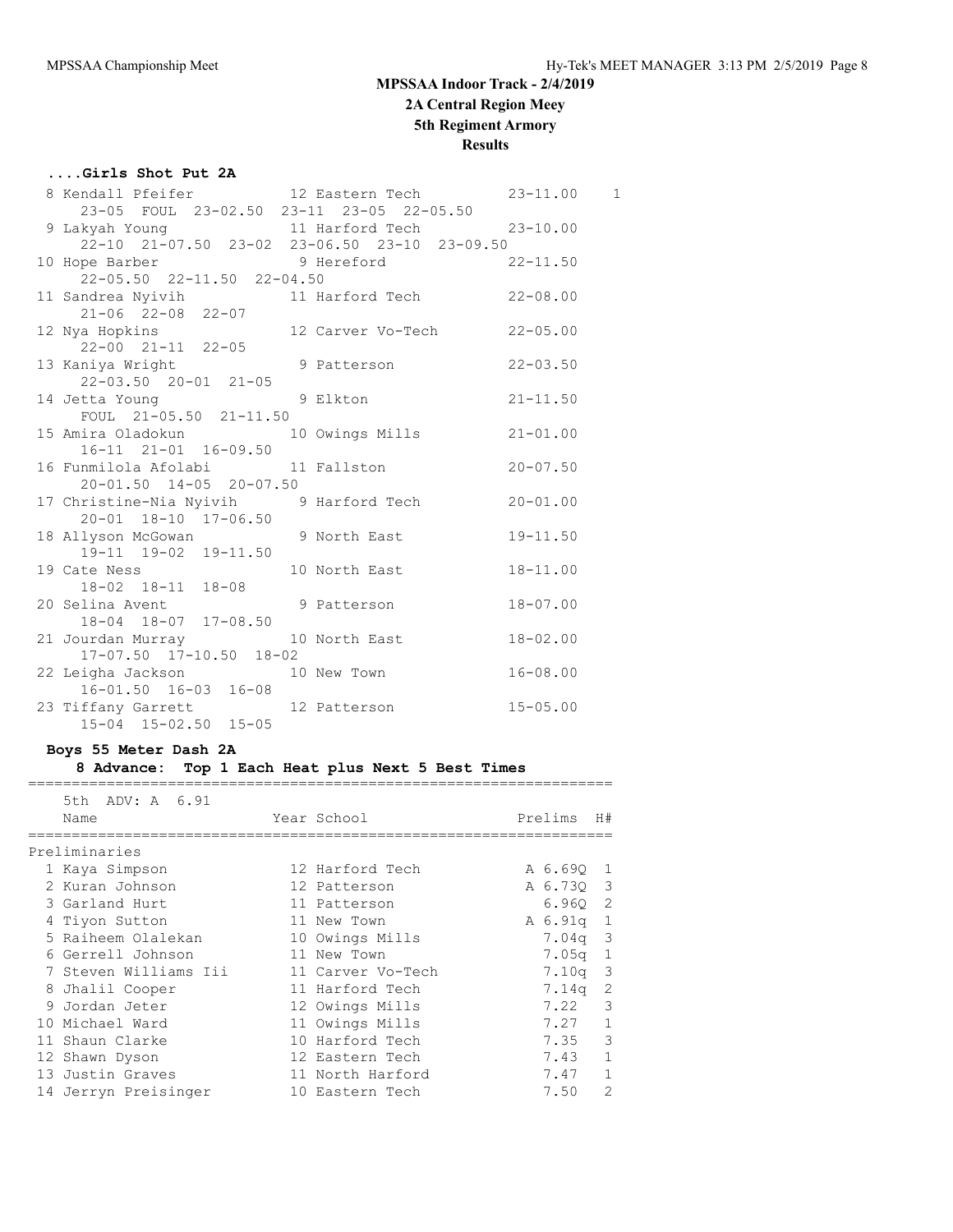**2A Central Region Meey**

# **5th Regiment Armory**

**Results**

### **....Boys 55 Meter Dash 2A**

| 15 Bryson Bean        | 10 Elkton        | 7.52 | -2            |
|-----------------------|------------------|------|---------------|
| 16 Joshua Carr        | 10 Elkton        | 7.58 | 3             |
| 17 Tyler Barbara      | 10 Elkton        | 7.59 |               |
| 18 Michael Mulholland | 12 Fallston      | 7.60 | 3             |
| 19 Tyler Spitzer      | 9 Fallston       | 7.62 | 2             |
| 20 Melvin Blake       | 11 Patterson     | 7.81 |               |
| 21 Garrett Ulmer      | 11 North Harford | 7.83 | $\mathcal{L}$ |
| 22 Elijah Ramsey      | 11 North Harford | 8.27 | 3             |
| -- chance singleton   | 12 New Town      | FS   | 2             |

### **Boys 55 Meter Dash 2A**

#### ======================================================================= 5th ADV: A 6.91

|        | - 11 PV • 11 - V • J + |                   |               |   |
|--------|------------------------|-------------------|---------------|---|
|        | Name                   | Year School       | Finals Points |   |
|        |                        |                   |               |   |
| Finals |                        |                   |               |   |
|        | 1 Kuran Johnson        | 12 Patterson      | $6.62A$ 10    |   |
|        | 2 Kaya Simpson         | 12 Harford Tech   | 6.68A         | 8 |
|        | 3 Garland Hurt         | 11 Patterson      | 6.76A         | 6 |
|        | 4 Tiyon Sutton         | 11 New Town       | 6.83A         | 5 |
|        | 5 Raiheem Olalekan     | 10 Owings Mills   | 6.92          | 4 |
|        | 6 Gerrell Johnson      | 11 New Town       | 7.03          | 3 |
|        | 7 Jhalil Cooper        | 11 Harford Tech   | 7.05          | 2 |
|        | 8 Steven Williams Iii  | 11 Carver Vo-Tech | 7.13          |   |

### **Boys 300 Meter Dash 2A**

| 5th ADV: A 38.77                                         |                                          |                  |                |                |
|----------------------------------------------------------|------------------------------------------|------------------|----------------|----------------|
| Name                                                     | Year School                              | Finals H# Points |                |                |
| ===================================<br>1 antonie collins | =========================<br>12 New Town | 38.80            | 6              | 10             |
|                                                          | 12 New Town                              | 38.99            |                | 6 8            |
| 2 Tyrell Miles                                           |                                          |                  |                |                |
| 3 chance singleton                                       | 12 New Town                              | 39.56 6          |                | 6              |
| 4 Jauan Jeffreys                                         | 11 Carver Vo-Tech                        | 39.63 5          |                | 5              |
| 5 Steven Williams Iii                                    | 11 Carver Vo-Tech                        | 39.98            | $\overline{4}$ | $\overline{4}$ |
| 6 Jaren McFadden                                         | 11 Harford Tech 40.55                    |                  | $\overline{4}$ | $\mathcal{S}$  |
| 7 Aiden Jacobsen                                         | 10 Hereford                              | 40.62            | 5              | $\overline{2}$ |
| 8 Michael Ward Sand                                      | 11 Owings Mills                          | 40.67 5          |                | $\mathbf{1}$   |
| 9 Lloyd Nixon                                            | 11 Edmondson-Westside 40.68              |                  | $\overline{4}$ |                |
| 10 Anthony McKinzie                                      | 12 Harford Tech 40.82                    |                  | 6              |                |
| 11 Kevin Dorsey                                          | 11 Carver Vo-Tech 41.01                  |                  | 4              |                |
| 12 Jeremiah Taylor                                       | 11 Elkton                                | 41.95            | 3              |                |
| 13 Easton Shelley                                        | 12 Elkton                                | 42.15            | 3              |                |
| 14 Isiah Moore                                           | 10 North East                            | 42.54            | $\overline{2}$ |                |
| 15 Jordan Jeter                                          | 12 Owings Mills                          | 42.77            | 3              |                |
| 16 William Patterson                                     | 11 Harford Tech                          | 42.82            | 3              |                |
| 17 Justin Graves                                         | 11 North Harford                         | 42.96            | $\overline{2}$ |                |
| 18 Joshua Carr                                           | 10 Elkton                                | 43.11            | $\overline{2}$ |                |
| 19 Shawn Dyson                                           | 12 Eastern Tech                          | 44.05            | $\mathbf{1}$   |                |
| 20 Christopher Robinson                                  | 11 North Harford                         | 44.47            | $\overline{2}$ |                |
| 21 Jaylin Neal                                           | 12 Patterson                             | 44.84            | $\mathbf{1}$   |                |
| -- Raiheem Olalekan                                      | 10 Owings Mills                          | FS               | 5              |                |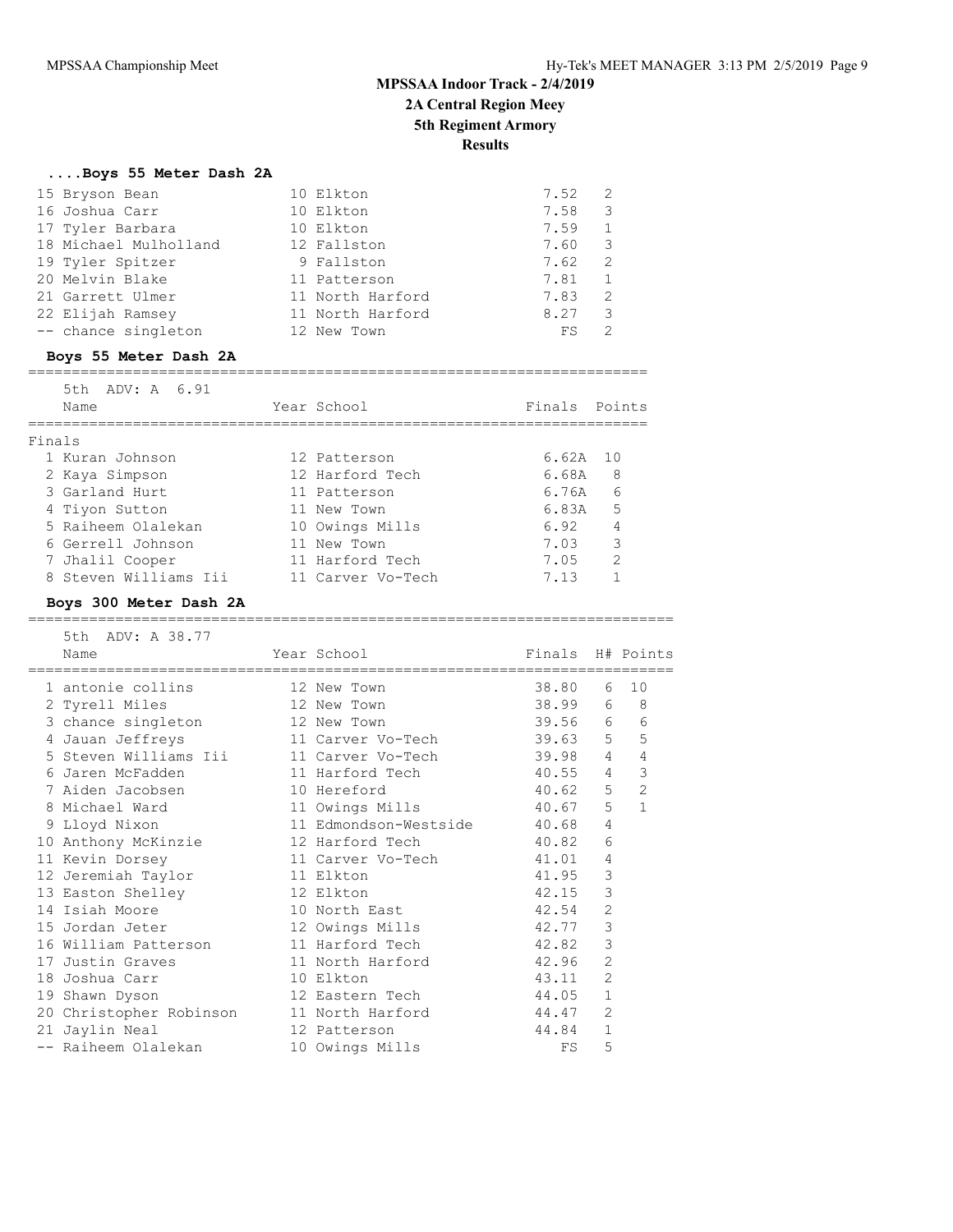# **MPSSAA Indoor Track - 2/4/2019 2A Central Region Meey 5th Regiment Armory**

**Results**

**Boys 500 Meter Run 2A**

| 5th ADV: A 1:12.34<br>Name                                       | Year School                                                   | Finals H# Points               |              |                |                         |
|------------------------------------------------------------------|---------------------------------------------------------------|--------------------------------|--------------|----------------|-------------------------|
| 1 Shannon Dooley                                                 | 12 Harford Tech                                               | $1:09.60A$ 6 10                |              |                |                         |
| 2 Tyrell Miles                                                   |                                                               |                                |              |                |                         |
| 3 Zachary Graney                                                 | 12 New Town<br>12 Harford Tech                                | $1:12.52$ 6 8<br>$1:12.76$ 6 6 |              |                |                         |
| 4 Aaron Cousin                                                   | 9 New Town                                                    | $1:15.68$ 5 5                  |              |                |                         |
| 5 Fabris Fotembe                                                 | 11 Owings Mills<br>10 Elkton                                  | $1:16.39$ 5 4                  |              |                |                         |
| 6 Sam Teigland                                                   |                                                               | 1:17.40 5 3                    |              |                |                         |
| 7 Lloyd Nixon 11 Edmondson-Westside 1:18.58 4 2                  |                                                               |                                |              |                |                         |
| 8 Isiah Moore<br>2 Isiah Moore                                   | 10 North East                                                 | $1:18.99$ 4                    |              | $\overline{1}$ |                         |
|                                                                  | 10 North 2000.<br>12 Carver Vo-Tech                           | $1:20.04$ 3                    |              |                |                         |
| 10 Garrett Snelling 10 Fallston                                  |                                                               | 1:20.39 4                      |              |                |                         |
| 11 Aaron Litvin                                                  | 10 Harford Tech 1:21.05 3<br>12 Owings Mills 1:22.06 2        |                                |              |                |                         |
| 12 Nicholas Jones                                                |                                                               |                                |              |                |                         |
| 13 Christopher Robinson 11 North Harford 1:22.27 2               |                                                               |                                |              |                |                         |
| 14 Ryan Neil                                                     | 12 Fallston                                                   | $1:23.87$ 3                    |              |                |                         |
| 15 Cameron Fox                                                   | 12 railscon<br>11 Patterson                                   | $1:24.45$ 1                    |              |                |                         |
| 16 Jack VanHorn                                                  | 12 North East<br>10 North Bast                                | $1:25.48$ 1                    |              |                |                         |
| 17 Trent Khanjar 10 North East<br>-- antonie collins 12 New Town |                                                               | $1:36.14$ 2                    |              |                |                         |
|                                                                  |                                                               |                                |              |                | DQ 6 4-6-5 Interference |
| Boys 800 Meter Run 2A                                            |                                                               |                                |              |                |                         |
| 5th ADV: A 2:09.57                                               |                                                               |                                |              |                |                         |
| Name                                                             | Year School                                                   | Finals H# Points               |              |                |                         |
| 1 Ryan Weeks                                                     |                                                               |                                |              |                |                         |
| 2 Daron Taylor                                                   | 12 Eastern Tech 2:04.48A 3 10<br>11 Harford Tech 2:06.77A 3 8 |                                |              |                |                         |
| 3 Shannon Dooley 12 Harford Tech 2:06.82A 3 6                    |                                                               |                                |              |                |                         |
| 4 William Tikiob                                                 |                                                               |                                |              |                |                         |
| 5 Cole Kifude                                                    | 11 North Harford<br>12 Owings Mills                           | $2:12.17$ 3 5<br>$2:12.20$ 3 4 |              |                |                         |
| 6 Tyler Vega                                                     | 11 Elkton                                                     | $2:15.28$ 3 3                  |              |                |                         |
|                                                                  | 11 Harford Tech                                               | $2:17.65$ 3 2<br>$2:19.46$ 3 1 |              |                |                         |
| 7 Zachary Taylor<br>8 Jameson O'Donald                           | 11 nailviu 1998.<br>12 Fallston                               |                                |              |                |                         |
| 9 Ben Caputo                                                     | 11 Hereford 2:22.31 2                                         |                                |              |                |                         |
| 10 Garrett Burns                                                 |                                                               | 2:24.40                        |              | 2 2:24.391     |                         |
| 11 Owen Fabula                                                   | 12 Fallston<br>11 Fallston                                    | 2:24.40 2                      |              | 2:24.396       |                         |
| 12 Bryant Adams                                                  | 9 Eastern Tech 2:24.67 2                                      |                                |              |                |                         |
| 13 Da'Shawn Gaither                                              | 10 New Town                                                   | 2:27.72 1                      |              |                |                         |
| 14 Kyle Ayers                                                    | 10 North East                                                 | $2:28.14$ 2                    |              |                |                         |
| 15 Conor McCue                                                   | 11 Hereford                                                   | 2:28.88 1                      |              |                |                         |
| 16 Jack VanHorn                                                  | 12 North East                                                 | $2:36.29$ 1                    |              |                |                         |
| 17 Trent Khanjar                                                 | 10 North East                                                 | 2:42.73                        | 1            |                |                         |
| 18 Owen Dill                                                     | 12 Owings Mills                                               | 2:44.84                        | $\mathbf{1}$ |                |                         |

**Boys 1600 Meter Run 2A**

 5th ADV: A 4:49.49 Name The Year School The Finals Points ======================================================================= 1 Ryan Weeks 12 Eastern Tech 4:48.34A 10 2 William Tikiob 11 North Harford 4:51.65 8 3 Zachary Taylor 11 Harford Tech 4:54.14 6

=======================================================================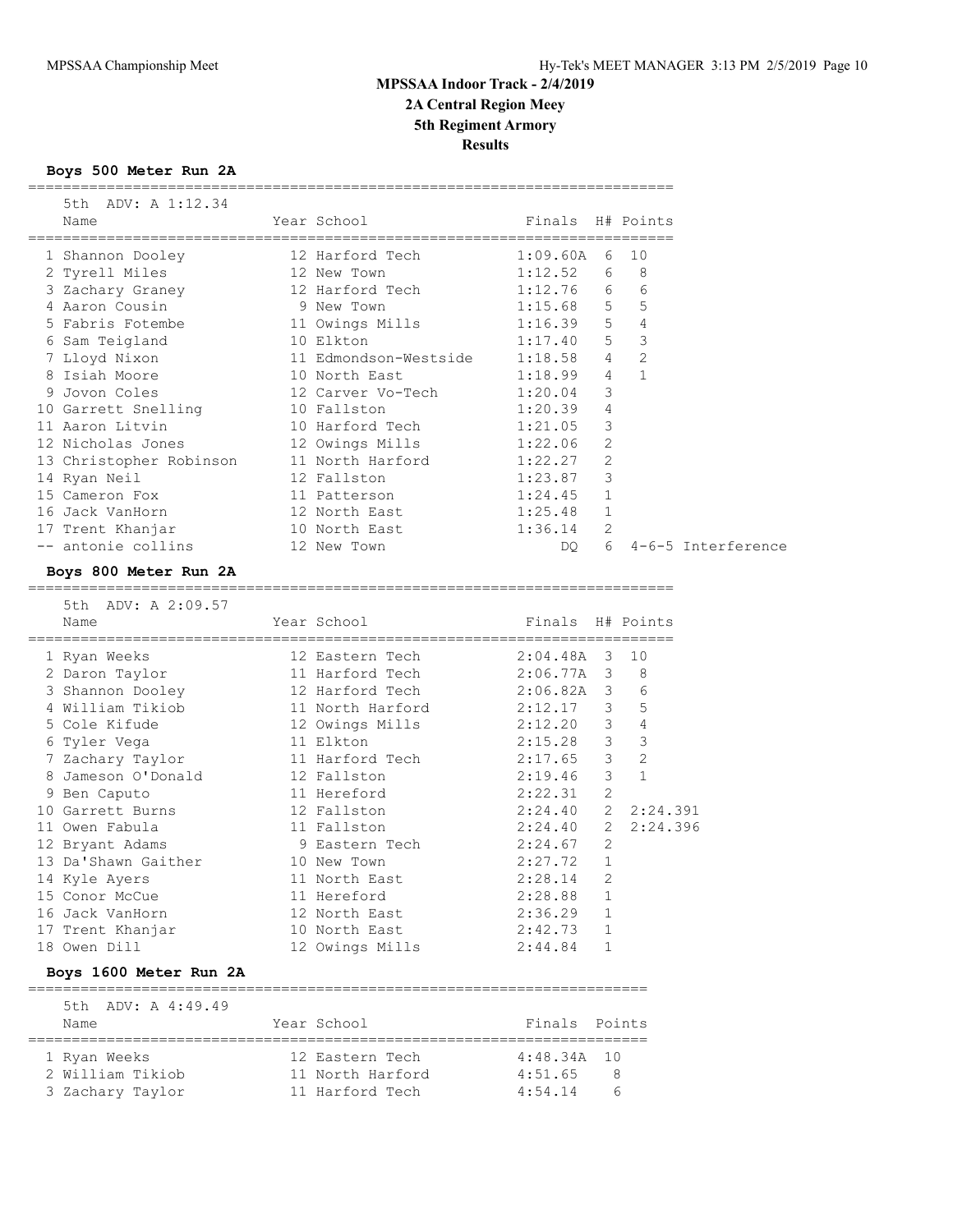**2A Central Region Meey 5th Regiment Armory**

**Results**

### **....Boys 1600 Meter Run 2A**

| 4 Tyler Vega       | 11 Elkton       | 4:56.65 | 5 |
|--------------------|-----------------|---------|---|
| 5 Jameson O'Donald | 12 Fallston     | 4:58.32 | 4 |
| 6 Shane Taylor     | 11 Hereford     | 5:14.99 | 3 |
| 7 Conor McCue      | 11 Hereford     | 5:20.38 | 2 |
| 8 Kyle Ayers       | 11 North East   | 5:26.28 |   |
| 9 Tyler Dixon      | 11 Owings Mills | 5:40.59 |   |
| 10 Bryant Adams    | 9 Eastern Tech  | 5:42.39 |   |
| 11 Riley Brady     | 10 Elkton       | 5:42.72 |   |
| 12 Tyler Marrow    | 9 Harford Tech  | 5:45.37 |   |
| 13 Jacob Robertson | 10 Hereford     | 5:54.94 |   |
|                    |                 |         |   |

### **Boys 3200 Meter Run 2A**

=======================================================================

| 5th ADV: A 10:34.78<br>Name | Year School     | Finals Points |                |
|-----------------------------|-----------------|---------------|----------------|
| 1 Kevin Baranoski           | 10 Harford Tech | 10:13.94A     | 10             |
| 2 Giles Daly                | 11 Fallston     | 10:24.29A     | -8             |
| 3 Drew Turnbaugh            | 11 Hereford     | 11:03.50      | 6              |
| 4 Quinn Daly                | 9 Fallston      | 11:07.53      | 5              |
| 5 Jacob Clendaniel          | 12 Harford Tech | 11:14.25      | 4              |
| 6 William Holbrook          | 11 Hereford     | 11:26.59      | 3              |
| 7 Shane Taylor              | 11 Hereford     | 11:35.00      | $\overline{2}$ |
| 8 Alex Xavier               | 9 Fallston      | 11:37.31      |                |
| 9 Alexander Fritzges        | 9 Harford Tech  | 12:24.93      |                |

### **Boys 55 Meter Hurdles 2A**

### **8 Advance: Top 1 Each Heat plus Next 6 Best Times**

===================================================================

| 5th ADV: A 8.56<br>Name | Year School     | Prelims           | H#                         |
|-------------------------|-----------------|-------------------|----------------------------|
| Preliminaries           |                 |                   |                            |
| 1 Kaya Simpson          | 12 Harford Tech | A 7.950 2         |                            |
| 2 Keith Chatmon         | 12 Eastern Tech | 8.600 1           |                            |
| 3 Jordan Hall           | 10 New Town     | $8.79q$ 2         |                            |
| 4 Justin Holley         | 11 Harford Tech | $8.83q$ 1         |                            |
| 5 Shimon Simpson        | 10 Harford Tech | $8.87q$ 2         |                            |
| 6 Jaylin Neal           | 12 Patterson    | 9.22 <sub>q</sub> | $\overline{1}$             |
| 7 Bryson Bean           | 10 Elkton       | 9.66q             | $\overline{\phantom{0}}^2$ |
| 8 Jeremiah Taylor       | 11 Elkton       | 9.68 <sub>q</sub> | -1                         |
| 9 solomon mercer        | 11 New Town     | 9.98              | $\mathcal{L}$              |
| 10 Brandon Chambers     | 12 Patterson    | 10.30             |                            |
| 11 Aiden Jacobsen       | 10 Hereford     | 10.52             |                            |

### **Boys 55 Meter Hurdles 2A**

|        | 5th ADV: A 8.56<br>Name | Year School     | Finals Points |                |
|--------|-------------------------|-----------------|---------------|----------------|
| Finals |                         |                 |               |                |
|        | 1 Kaya Simpson          | 12 Harford Tech | 7.78A 10      |                |
|        | 2 Keith Chatmon         | 12 Eastern Tech | 8.61          | -8             |
|        | 3 Jordan Hall           | 10 New Town     | 8 72          | $\overline{6}$ |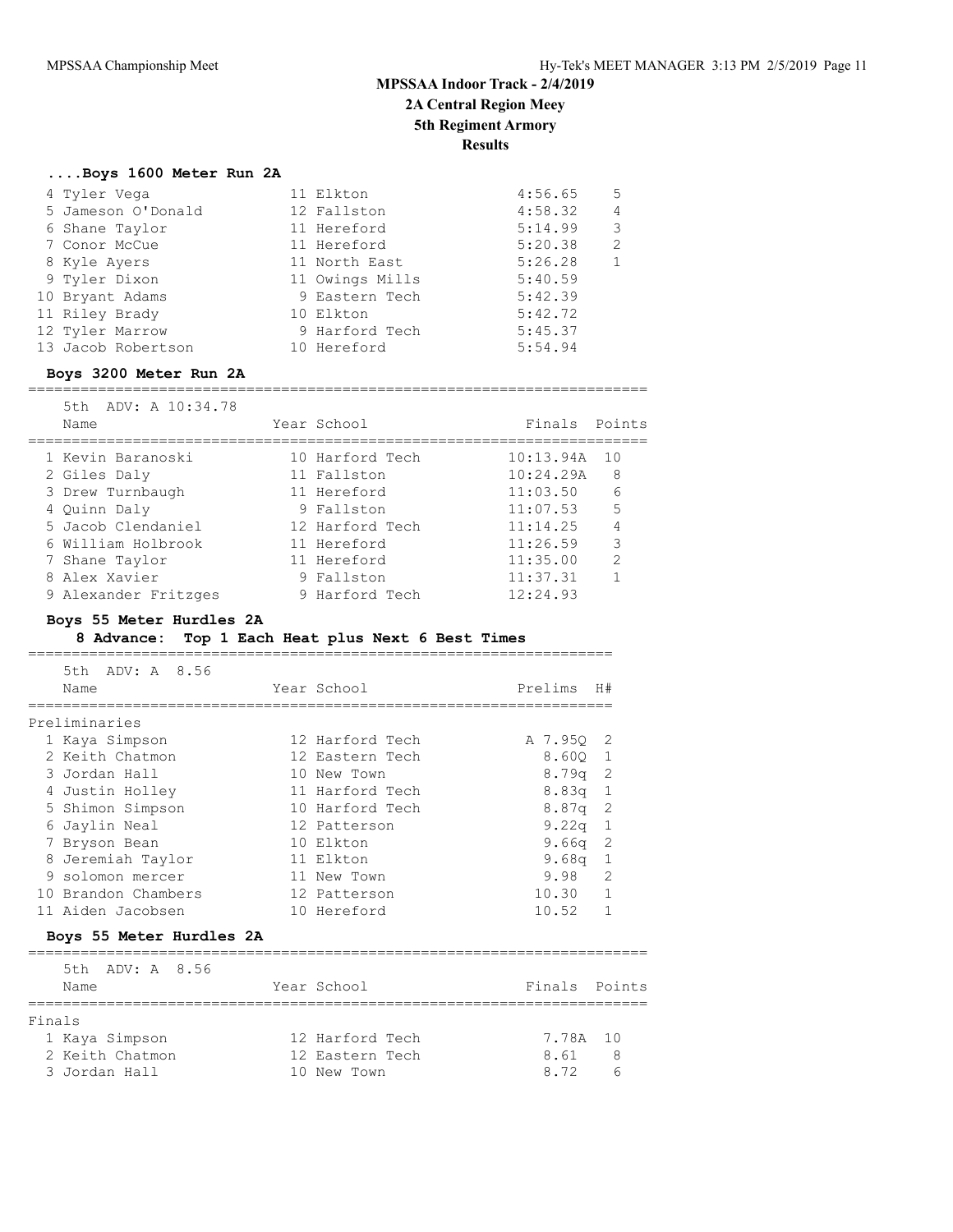# **MPSSAA Indoor Track - 2/4/2019 2A Central Region Meey 5th Regiment Armory Results**

### **....Boys 55 Meter Hurdles 2A**

| 4 Justin Holley   | 11 Harford Tech | 8.74   |                | 5 8.731 |
|-------------------|-----------------|--------|----------------|---------|
| 5 Shimon Simpson  | 10 Harford Tech | 8.74   | 4              | 8.734   |
| 6 Bryson Bean     | 10 Elkton       | 9.42 3 |                |         |
| 7 Jeremiah Taylor | 11 Elkton       | 9.46   | $\overline{2}$ |         |
| 8 Jaylin Neal     | 12 Patterson    | 9.78 1 |                |         |

#### **Boys 4x200 Meter Relay 2A**

| =================            | ==================================== |                          |              |
|------------------------------|--------------------------------------|--------------------------|--------------|
| 5th ADV: A 1:41.22<br>School | Finals                               |                          | H# Points    |
| 1 New Town                   | 1:37.18A                             | $\overline{\mathbf{3}}$  | 10           |
| 1) chance singleton 12       | 2) antonie collins 12                |                          |              |
| 3) Tiyon Sutton 11           | 4) Tyrell Miles 12                   |                          |              |
| 2 Harford Tech               | $1:40.15A$ 3                         |                          | 8            |
| 1) Kaya Simpson 12           | 2) Anthony McKinzie 12               |                          |              |
| 3) Jaren McFadden 11         | 4) Jhalil Cooper 11                  |                          |              |
| 3 Carver Vo-Tech             | 1:41.15A                             | $\overline{\phantom{a}}$ | 6            |
| 1) Khalil Anderson 10        | 2) Kevin Dorsey 11                   |                          |              |
| 3) Steven Williams Iii 11    | 4) Jauan Jeffreys 11                 |                          |              |
| 4 Owings Mills               | 1:43.65                              | 2                        | 5            |
| 1) Jordan Wyder 12           | 2) Michael Ward 11                   |                          |              |
| 3) Raiheem Olalekan 10       | 4) Zavien Cottenham 11               |                          |              |
| 5 Patterson                  | 1:45.19                              | 2                        | 4            |
| 1) Kuran Johnson 12          | 2) Melvin Blake 11                   |                          |              |
| 3) Brandon Chambers 12       | 4) Garland Hurt 11                   |                          |              |
| 6 Elkton                     | 1:45.30                              | $\mathbf{1}$             | 3            |
| 1) Easton Shelley 12         | 2) Jeremiah Taylor 11                |                          |              |
| 3) Tyler Barbara 10          | 4) Joshua Carr 10                    |                          |              |
| 7 Hereford                   | 1:48.56                              | 3                        | 2            |
| 1) Ouentin Kostick 9         | 2) Aiden Jacobsen 10                 |                          |              |
| 3) Wyatt Parks 11            | 4) Spencer Wheeler 9                 |                          |              |
| 8 North Harford              | 1:51.97                              | 1                        | $\mathbf{1}$ |
| 1) Justin Graves 11          | 2) Ryan Webb 10                      |                          |              |
| 3) Christopher Robinson 11   | 4) Garrett Ulmer 11                  |                          |              |
| 9 Fallston                   | 1:54.59                              | 2                        |              |
| 1) Tyler Klein 12            | 2) Michael Mulholland 12             |                          |              |
| 3) Tyler Spitzer 9           | 4) Dylan Ginski 10                   |                          |              |
| 10 North East                | 1:55.76                              | 1                        |              |
| 1) Aidan Fleischhacker 10    | 2) Michael Duong 12                  |                          |              |
| 3) Drew Krasman 10           | 4) Daniel Bazan 10                   |                          |              |
| Boys 4x400 Meter Relay 2A    |                                      |                          |              |

========================================================================== 5th ADV: A 3:47.18 School **Finals H# Points** ========================================================================== 1 Harford Tech 3:42.54A 3 10 1) Anthony McKinzie 12 2) Kaya Simpson 12 3) Shannon Dooley 12 4) Zachary Graney 12 2 New Town 3:42.60A 3 8 1) antonie collins 12 2) Myles Sykes 11 3) Tyrell Miles 12 4) chance singleton 12 3 Elkton 3:55.13 2 6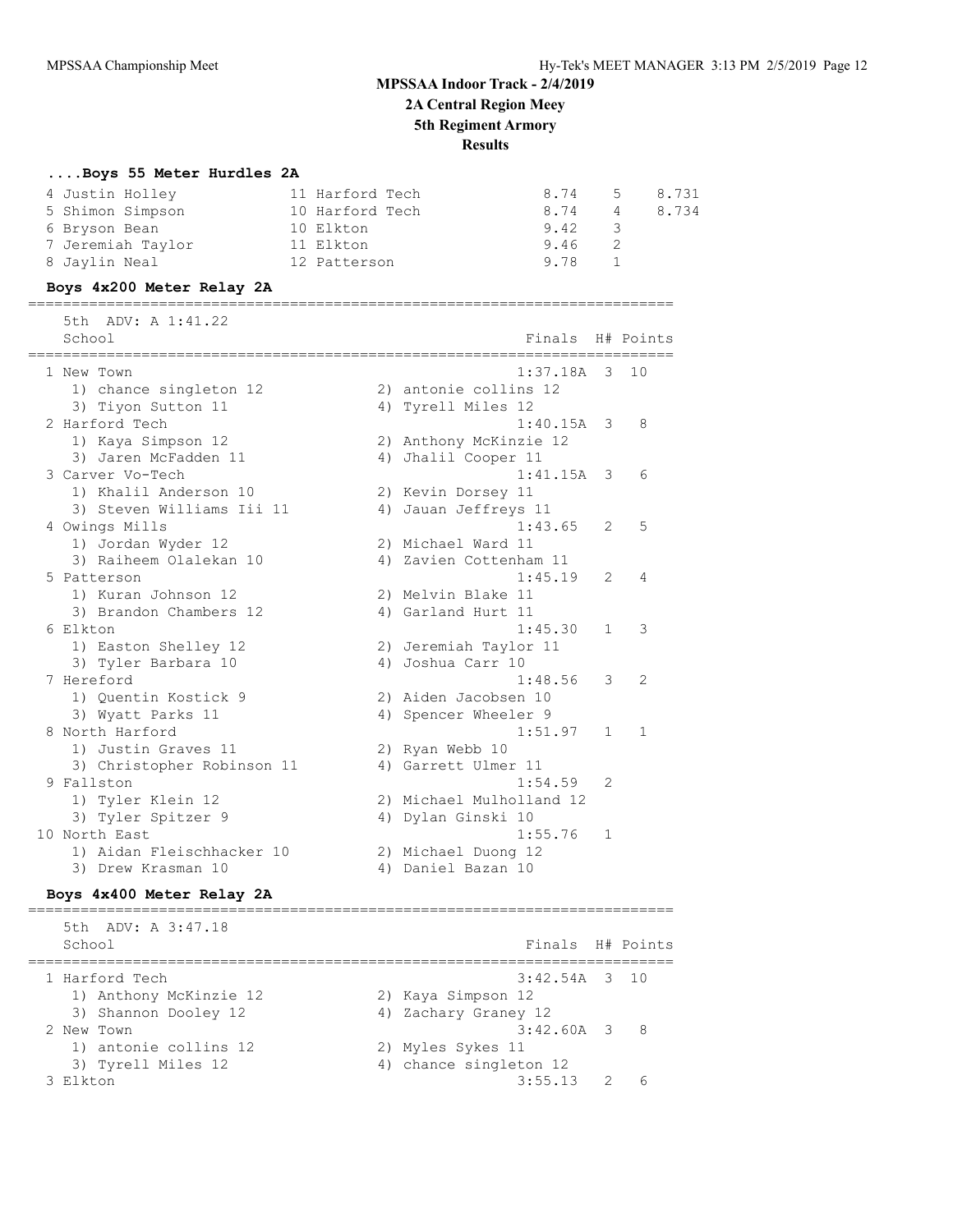#### **2A Central Region Meey**

## **5th Regiment Armory**

2) Jeremiah Taylor 11 4) Mark Kolb 10

### **Results**

#### **....Boys 4x400 Meter Relay 2A**

|  | 1) Easton Shelley 12   | 2) Jeremiah Taylor  |
|--|------------------------|---------------------|
|  | 3) Tyler Vega 11       | 4) Mark Kolb 10     |
|  | 4 Hereford             | 4:0                 |
|  | 1) Wyatt Parks 11      | 2) Drew Turnbaugh 1 |
|  | 3) Aiden Jacobsen 10   | 4) Ouentin Kostick  |
|  | 5 North Harford        | 4:1                 |
|  | 1) Justin Graves 11    | 2) Christopher Rob: |
|  | 3) Ryan Webb 10        | 4) William Tikiob 1 |
|  | 6 Fallston             | 4:1                 |
|  | 1) Ryan Neil 12        | 2) Tyler Klein 12   |
|  | 3) Garrett Snelling 10 | 4) Dylan Ginski 10  |
|  | 7 North East           | 4:2                 |
|  | 1) Isiah Moore 10      | 2) Drew Krasman 10  |
|  | 3) Kyle Ayers 11       | 4) Jack VanHorn 12  |
|  |                        |                     |

### $4:00.00$  3 5 2) Drew Turnbaugh 11 4) Quentin Kostick 9  $4:13.94$  1 4 2) Christopher Robinson 11 4) William Tikiob 11 6 Fallston 4:15.72 1 3 2) Tyler Klein 12 4) Dylan Ginski 10  $4:20.44$  2 2 2) Drew Krasman 10

#### **Boys 4x800 Meter Relay 2A** =======================================================================

 5th ADV: A 8:59.89 School Finals Points School Finals Points School Finals Points School Finals Points School Finals Points School ======================================================================= 1 Harford Tech 9:17.08 10 1) Shannon Dooley 12 2) Kevin Baranoski 10 3) Zachary Taylor 11 (4) Daron Taylor 11 2 Elkton 9:21.13 8 1) Mark Kolb 10 2) Tyler Vega 11 3) Sam Teigland 10 4) Riley Brady 10 3) Sam Teigland 10 (1995) (1994) Alley Brady 10<br>3 Hereford (1995) 9:28.21 (1996) 9:28.21 (1996) 9:28.21 (1996) 9:28.21 (1997) 9:28.21 (1997) 9:28.21 (1997) 9:28.21 (1997) 9:28.21 (1997) 9:28.21 (1997) 9:28.21 (1997) 9:28.2 1) William Holbrook 11 2) Ben Caputo 11 3) Jacob Robertson 10 <a>> 4) Drew Turnbaugh 11 4 Owings Mills 9:32.34 5 1) Zavien Cottenham 11 2) Tyler Dixon 11 3) Fabris Fotembe 11 4) Cole Kifude 12 5 New Town 9:47.16 4 1) Myles Sykes 11 2) Quincey Jones 10 3) Ian Browne 9 4) Da'Shawn Gaither 10 6 Fallston 10:01.50 3 1) Garrett Burns 12 2) Owen Fabula 11 3) Thomas Coudon 11 4) Ryan Horvath 11 7 North East 10:14.27 2 1) Kyle Ayers 11 2) Trent Khanjar 10 3) Drew Krasman 10 4) Jack VanHorn 12 8 Patterson 11:44.39 1 1) Melvin Blake 11 2) Brandon Chambers 12 3) Tavon Mitchell 12 4) Cameron Fox 11

### **Boys High Jump 2A**

======================================================================= 5th ADV: A 5-09 Name The Year School Team Points Points ======================================================================= 1 Gerrell Johnson 11 New Town 5-09.00A 10 5-03 5-05 5-07 5-09 5-11 O O O XXO XXX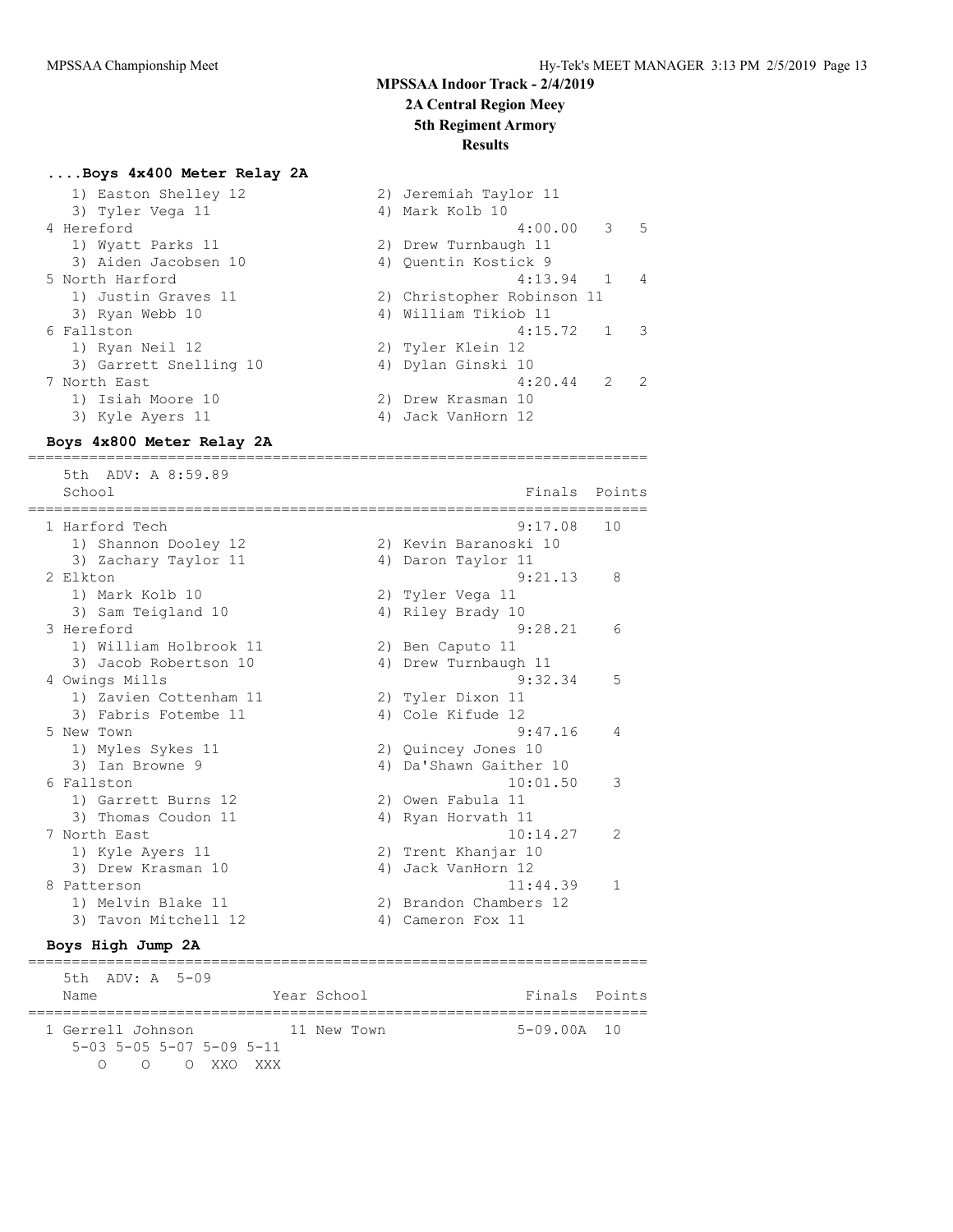# **MPSSAA Indoor Track - 2/4/2019 2A Central Region Meey**

# **5th Regiment Armory**

# **Results**

### **....Boys High Jump 2A**

| -- Jordan Hall<br>$5 - 0.3$           | 10 New Town      | NΗ |
|---------------------------------------|------------------|----|
| XXX<br>-- Elijah Ramsey<br>$5 - 03$   | 11 North Harford | NΗ |
| XXX<br>-- Luke Jednorski<br>$5 - 0.3$ | 11 Fallston      | ΝH |
| XXX<br>-- Shimon Simpson<br>$5 - 03$  | 10 Harford Tech  | ΝH |
| XXX                                   |                  |    |

=======================================================================

### **Boys Pole Vault 2A**

| 5th ADV: A 10-09                                                  |                                               |                               |  |                 |    |    |
|-------------------------------------------------------------------|-----------------------------------------------|-------------------------------|--|-----------------|----|----|
| Name                                                              | Year School National Section of Finals Points |                               |  |                 |    |    |
| 1 AJ Ianniello               12 Harford Tech         12-06.00A 10 |                                               |                               |  |                 |    |    |
| 8-03 8-09 9-03 9-09 10-03 10-09 11-03 11-09 12-03 12-06 12-09     |                                               |                               |  |                 |    |    |
| P P XXO 0 0 0 0 0 0 0 0 XXX                                       |                                               |                               |  |                 |    |    |
| 2 Wyatt Parks 11 Hereford                                         |                                               |                               |  | $11 - 09.00A$ 7 |    |    |
| 8-03 8-09 9-03 9-09 10-03 10-09 11-03 11-09 12-03                 |                                               |                               |  |                 |    |    |
| P P P P P P O O O XXX                                             |                                               |                               |  |                 |    |    |
| 2 Daniel Weiss $12$ Hereford $11-09.00A$ 7                        |                                               |                               |  |                 |    |    |
| 8-03 8-09 9-03 9-09 10-03 10-09 11-03 11-09 12-03                 |                                               |                               |  |                 |    |    |
| P P P P O O O O XXX                                               |                                               |                               |  |                 |    |    |
| 4 Garrett Ulmer 11 North Harford 10-03.00                         |                                               |                               |  |                 |    | .5 |
| $8-03$ $8-09$ $9-03$ $9-09$ $10-03$ $10-09$                       |                                               |                               |  |                 |    |    |
| P O O O O XXX                                                     |                                               |                               |  |                 |    |    |
| 5 Jayden Dorey 11 North East 9-03.00                              |                                               |                               |  |                 |    | 4  |
| $8-03$ $8-09$ $9-03$ $9-09$                                       |                                               |                               |  |                 |    |    |
| O O O XXX                                                         |                                               |                               |  |                 |    |    |
| 6 Zack Kralec                                                     | 9 Hereford                                    |                               |  | $8 - 09.00$     |    | 3  |
| 8-03 8-09 9-03                                                    |                                               |                               |  |                 |    |    |
| XXO OXXX                                                          |                                               |                               |  |                 |    |    |
| 7 Ryan Webb                                                       |                                               | 10 North Harford 8-03.00 1.50 |  |                 |    |    |
| $8 - 038 - 09$                                                    |                                               |                               |  |                 |    |    |
| XO XXX                                                            |                                               |                               |  |                 |    |    |
| 7 Ken Miranda                                                     |                                               |                               |  |                 |    |    |
| $8 - 038 - 09$                                                    |                                               |                               |  |                 |    |    |
| XO XXX                                                            |                                               |                               |  |                 |    |    |
| -- Mekhi Lewis                                                    |                                               | 10 Owings Mills               |  |                 | ΝH |    |
| $8 - 03$                                                          |                                               |                               |  |                 |    |    |
| XXX                                                               |                                               |                               |  |                 |    |    |

### **Boys Shot Put 2A**

|               | $5th$ ADV: A $42-02$                                 |             |                 |  |                  |  |
|---------------|------------------------------------------------------|-------------|-----------------|--|------------------|--|
| Name          |                                                      | Year School |                 |  | Finals Points    |  |
| 1 Ryan Strait |                                                      |             | 12 Eastern Tech |  | $44 - 02.50A$ 10 |  |
|               | $44 - 02.50$ $40 - 10$ FOUL $34 - 04$ $32 - 02$ FOUL |             |                 |  |                  |  |